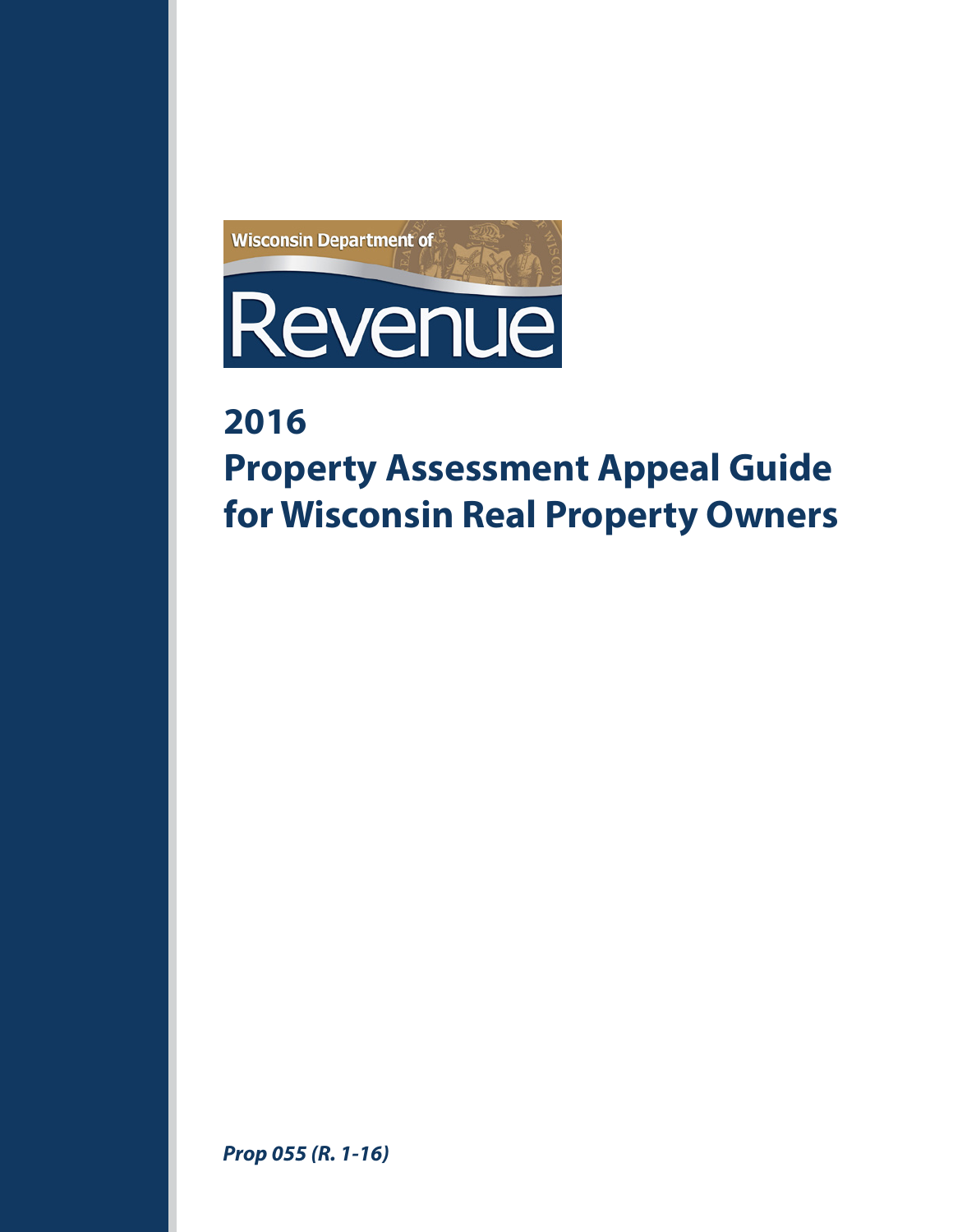# <span id="page-1-0"></span>**Table of Contents**

| I.  |                                                                                          |  |
|-----|------------------------------------------------------------------------------------------|--|
| Ш.  |                                                                                          |  |
|     |                                                                                          |  |
|     |                                                                                          |  |
|     |                                                                                          |  |
|     |                                                                                          |  |
|     |                                                                                          |  |
|     |                                                                                          |  |
|     |                                                                                          |  |
| IV. |                                                                                          |  |
|     |                                                                                          |  |
|     |                                                                                          |  |
|     |                                                                                          |  |
| V.  |                                                                                          |  |
|     |                                                                                          |  |
|     | <b>B.</b>                                                                                |  |
|     | C.                                                                                       |  |
|     | D.                                                                                       |  |
|     |                                                                                          |  |
|     | Appealing classification: agricultural, undeveloped or agricultural forest land  8<br>Е. |  |
|     | F.                                                                                       |  |
|     | G.                                                                                       |  |
|     | н.                                                                                       |  |
|     | ı.                                                                                       |  |
|     |                                                                                          |  |
|     | A. Cities with a BOA ……………………………………………………………………………………… 11                                |  |
|     | <b>B.</b>                                                                                |  |
|     |                                                                                          |  |
|     |                                                                                          |  |
|     |                                                                                          |  |
|     |                                                                                          |  |
|     |                                                                                          |  |
|     |                                                                                          |  |
| Х.  |                                                                                          |  |
|     |                                                                                          |  |
|     |                                                                                          |  |
|     |                                                                                          |  |
|     |                                                                                          |  |
|     |                                                                                          |  |

<u>In</u>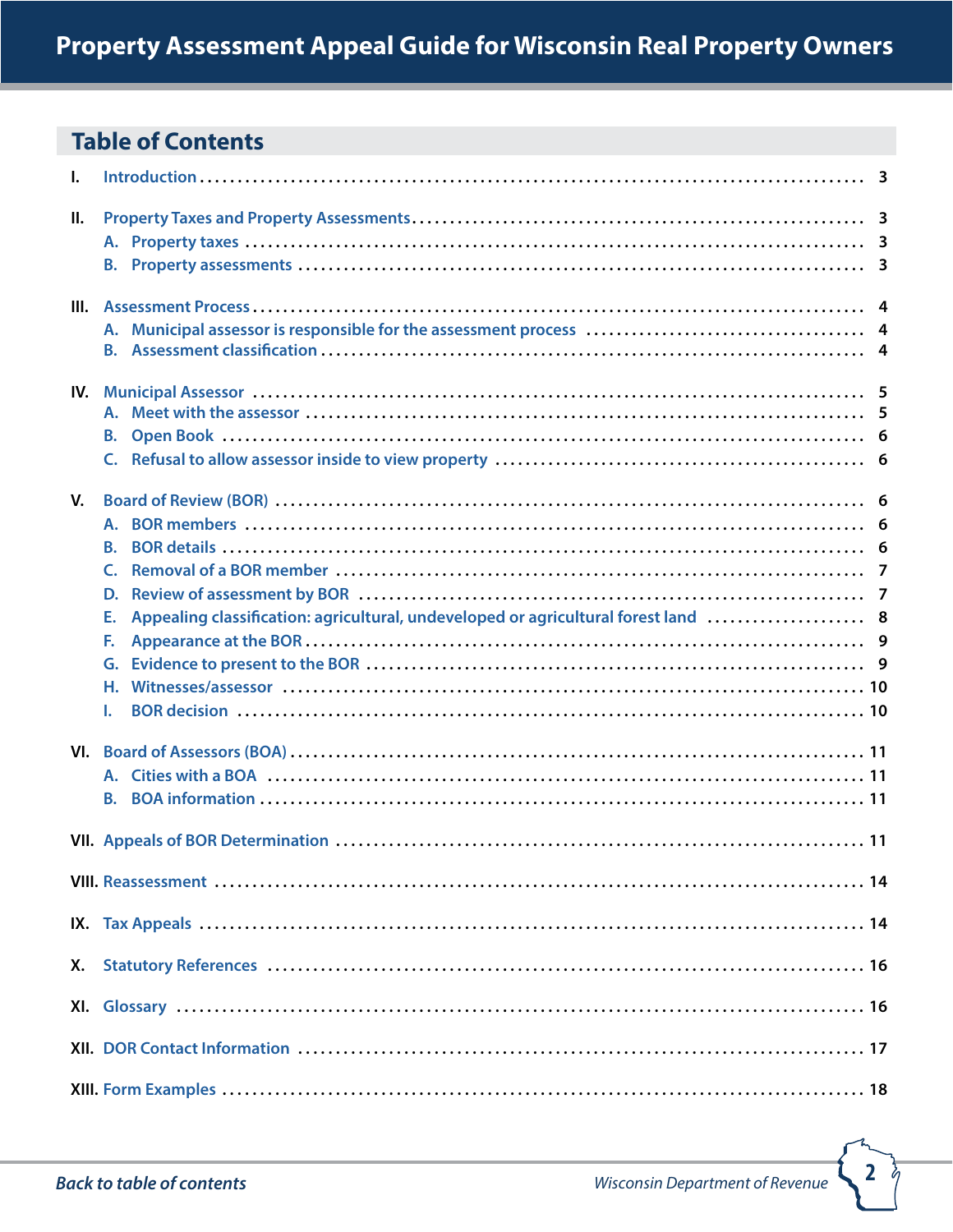# <span id="page-2-0"></span>**I. Introduction**

The purpose of this guide is to help property owners in Wisconsin understand how to appeal an assessed value.

# **II. Property Taxes and Property Assessments**

# **A. Property taxes**

#### **Property taxes fund functions of government and education, including:**

- Municipalities
- Counties
- Public Schools
- Technical Colleges
- State Reforestation
- Special Districts (sewer and lake rehabilitation)

# **B. Property assessments**

Property assessments are the values the assessor places on taxable real and personal property. An assessment determines the portion of property tax that is due from the property.

#### **1. What property assessments are based on:**

- Amount a typical purchaser would pay for the property under ordinary circumstances. An exception is agricultural property that is assessed based on its value in an agricultural use
- Assessments should be uniform "at the full value which could ordinarily be obtained therefore at private sale" ([Sec. 70.32, Wis. Stats.](http://docs.legis.wisconsin.gov/statutes/statutes/70/32)). This is considered full value.

#### **2. Classes of property are assessed at different values:**

#### **100 percent of full value:**

- Residential
- Commercial
- Manufacturing (state-assessed)
- Productive forest land
- Other (farm buildings and farm sites)
- Personal property

#### **50 percent of full value:**

- Undeveloped land
- Agricultural forest land

#### **Use-value:**

• Agricultural land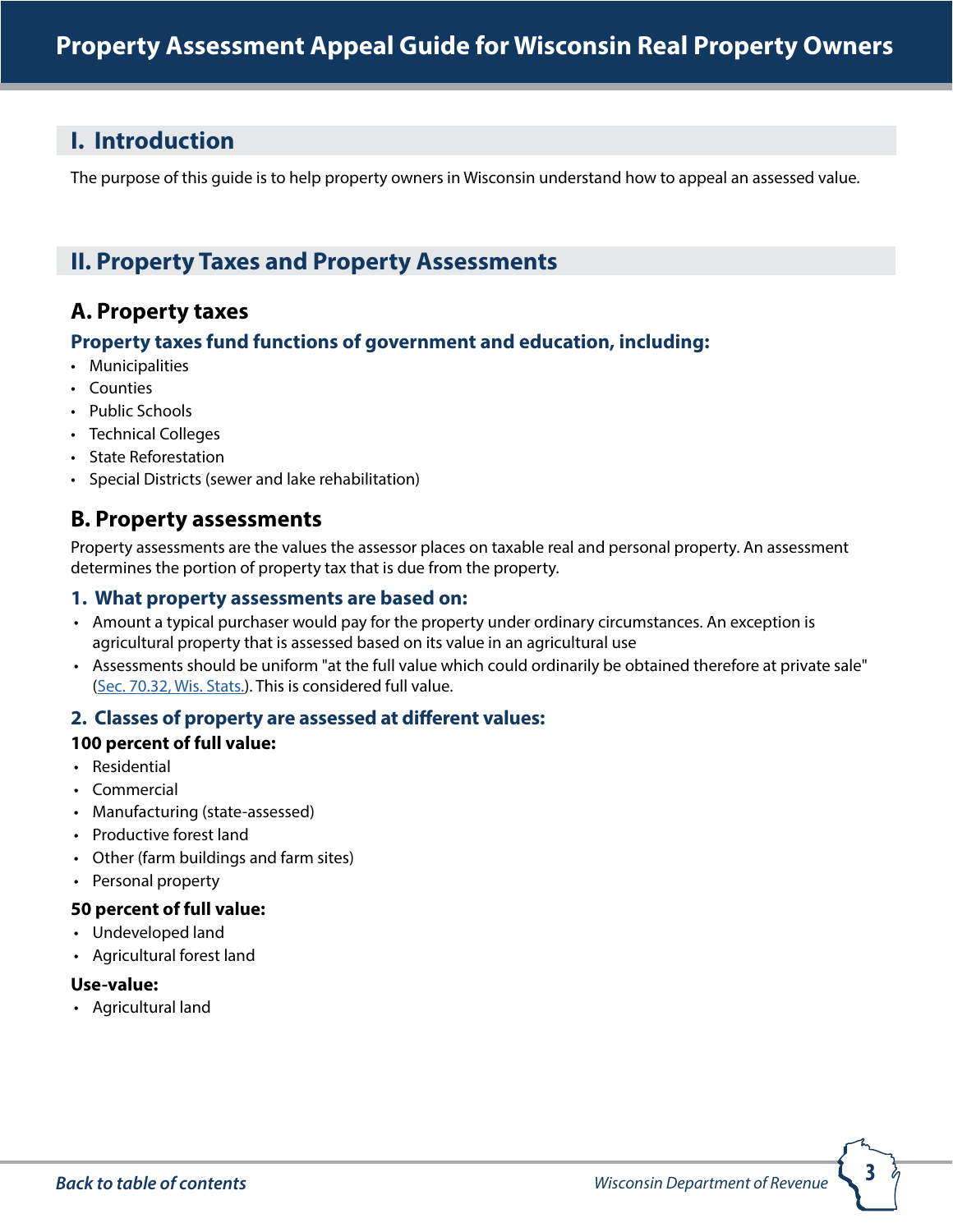# <span id="page-3-0"></span>**III. Assessment Process**

### **A. Municipal assessor is responsible for the assessment process**

- 1. Discover all real and personal property is subject to tax unless exempted by law
- 2. List property characteristics determine value
- 3. Value determine the value subject to property tax

# **B. Assessment classification**

State law requires the assessor to classify land on the basis of use. Classification is important since it affects the assessed value.

#### **Eight statutory classifications for real property are:**

#### **1. Residential (Class 1) –** [sec. 70.32\(2\)\(c\)3., Wis. Stats.](http://docs.legis.wisconsin.gov/statutes/statutes/70/32/2/c/3)

- Any parcel or part of a parcel of untilled land that is not suitable for the production of row crops, on which a dwelling or other form of human abode is located
- Vacant land where the most likely use would be for residential development
- Mobile homes assessed as real property are classified as residential
- Apartment buildings of up to three units are also classified as residential

#### **2. Commercial (Class 2)**

- Land and improvements primarily devoted to buying and reselling goods
- Includes the providing of services in support of residential, agricultural, manufacturing, and forest uses

#### **3. Manufacturing (Class 3)**

- State law [\(sec. 70.995, Wis. Stats.](http://docs.legis.wisconsin.gov/statutes/statutes/70/995)), provides for the state assessment of manufacturing property
- Contact the manufacturing district office ([revenue.wi.gov/contact/slfdoc.pdf](http://www.revenue.wi.gov/contact/slfdoc.pdf)) for information on qualifying uses

#### **4. Agricultural (Class 4)**

- [Sec. 70.32\(2\)\(c\)1g., Wis. Stats.](http://docs.legis.wisconsin.gov/statutes/statutes/70/32/2/c/1g), defines as "land, exclusive of buildings and improvements, which is devoted primarily to agricultural use."
- Land devoted primarily to the production of crops (excluding forestry operations) or the keeping, grazing, or feeding of livestock for the sale of livestock or livestock products
- Buildings and dwellings associated with growing, production, and associated services enumerated above are classified as "Other" (Class 7)
- [Agricultural Assessment Guide](http://www.revenue.wi.gov/html/govpub.html#manufacturing) for Wisconsin Property Owners provides classification examples

#### **5. Undeveloped (Class 5) –** [sec. 70.32\(2\)\(c\)4., Wis. Stats.](http://docs.legis.wisconsin.gov/statutes/statutes/70/32/2/c/4)

- Areas commonly called marshes, swamps, thickets, bogs, or wet meadows
- Fallow tillable land (assuming agricultural use is the land's highest and best use),
- Road right of way, ponds, depleted gravel pits
- Land because of soil or site conditions is not producing or capable of producing commercial forest products

#### **6. Agricultural forest (Class 5m)**

- [Sec. 70.32\(2\)\(c\)1d, Wis. Stats.](http://docs.legis.wisconsin.gov/statutes/statutes/70/32/2/c/1d), defines agricultural forest as land that is producing or is capable of producing commercial forest products, if the land satisfies any of the following:
	- » The forest land is contiguous to a parcel that has been classified in whole as agricultural land. The forest land and the contiguous agricultural parcel must have the same owner. Contiguous includes separated only by a road.
	- » The forest land is located on a parcel that contains agricultural land for the January 1, 2004 assessment, and on January 1 of the current assessment year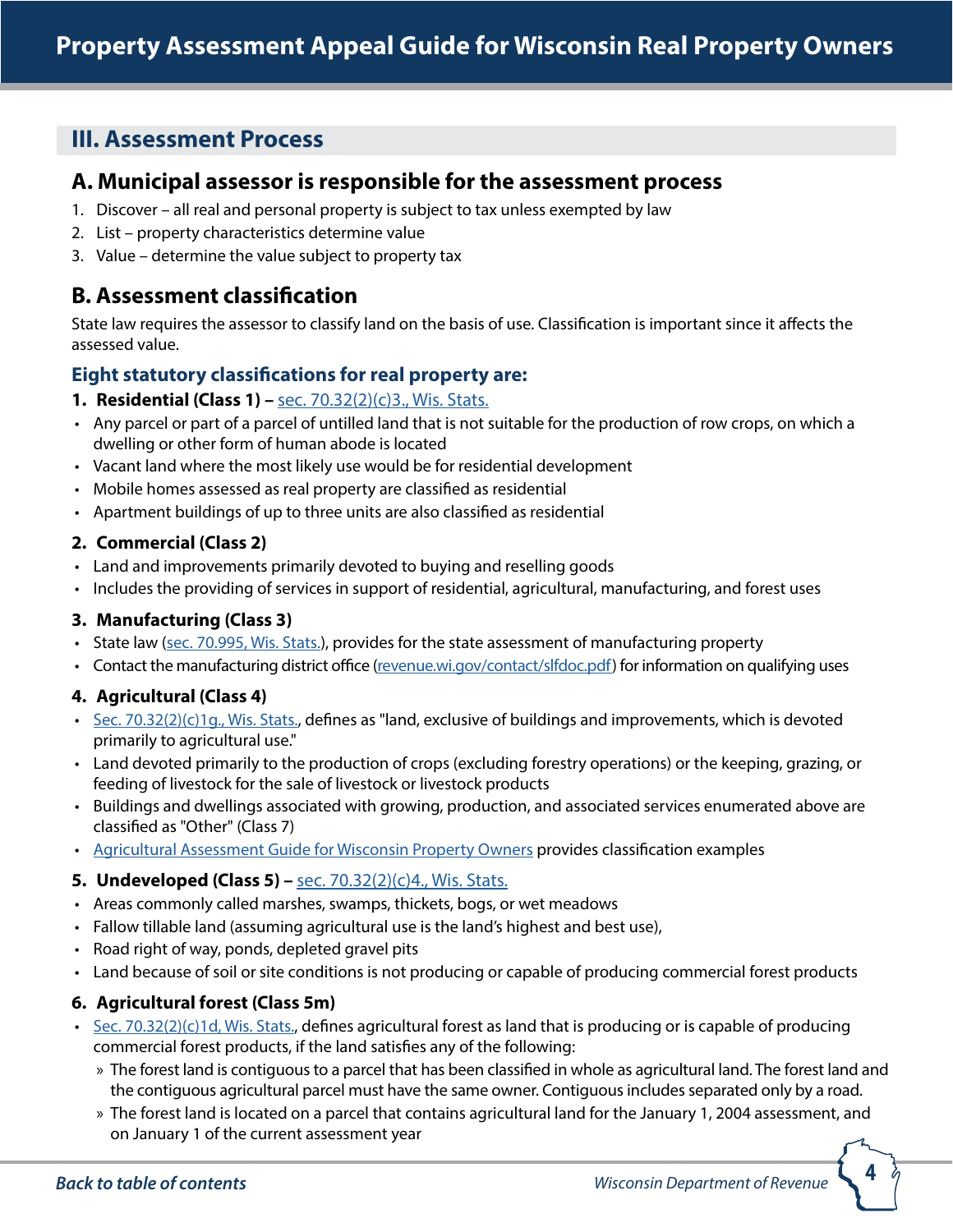- <span id="page-4-0"></span>» The forest land is located on a parcel where at least 50 percent of the acreage was converted to agricultural land for the January 1, 2005, assessment year or thereafter
- [Agricultural Assessment Guide](http://www.revenue.wi.gov/html/govpub.html#manufacturing) for Wisconsin Property Owners provides classification examples

#### **7. Productive forest land (Class 6) –** [sec. 70.32\(2\)\(c\)2., Wis. Stats.](http://docs.legis.wisconsin.gov/statutes/statutes/70/32/2/c/2)

- Land, which is producing, or capable of producing commercial forest products. Forest land can no longer include buildings and improvements.
- Forested areas which are being managed or set aside to grow tree crops for "industrial wood" or to obtain tree products such as sap, bark, or seeds
- Forested areas with no commercial use made of the trees, including cutover
- Cherry orchards, apple orchards, and Christmas tree plantations are classified as agricultural property
- Lands designated Forest Crop Land and Managed Forest Land by the Department of Natural Resources are entered separately in the assessment roll
- Improvements on Forest Crop Lands and Managed Forest Land are to be listed as personal property (secs. [77.04\(1\),](http://docs.legis.wisconsin.gov/statutes/statutes/77/I/04/1) and [77.84](http://docs.legis.wisconsin.gov/statutes/statutes/77/VI/84), Wis. Stats.)
- Forested areas primarily held for hunting, trapping, or in the operation of game preserves, should be classified as forest unless clearly operated as a commercial enterprise or exempt
- **8. Other (Class 7)** [sec. 70.32\(2\)\(c\)1m., Wis. Stats.](http://docs.legis.wisconsin.gov/statutes/statutes/70/32/2/c/1m)

Buildings and improvements on a farm (such as houses, barns, and silos, along with the land necessary for their location and convenience)

# **IV. Municipal Assessor**

You (the owner) must contact the municipal assessor for your current assessment and classification. DOR publishes the name of each municipality's assessor and contact information at [revenue.wi.gov/training/assess/assrlist.pdf](http://www.revenue.wi.gov/training/assess/assrlist.pdf). Current year assessments are typically available before the second Monday in May. The assessor sends notification to each owner of real property, or any improvements taxed as personal property, whose total assessment changed from the previous year. If you do not receive a notice, it does not invalidate the assessment.

Under state law ([sec. 70.365, Wis. Stats.\)](http://docs.legis.wisconsin.gov/statutes/statutes/70/365), the notice must be in writing and mailed at least 15 days (30 days in revaluation years) before the Board of Review (BOR) meeting (or meeting of the Board of Assessors (BOA) if one exists). The notice contains the amount of the changed assessment and the time, date, and place of the local BOR (or BOA) meeting. The notice includes information on how to appeal the assessment. **Note:** The notice requirement does not apply to personal property.

# **A. Meet with the assessor**

You are not required to meet with the assessor before appealing to the BOR, although it is highly recommended. Minor errors and misunderstandings can often be corrected by meeting with the assessor without initiating a formal appeal.

When you meet with the assessor you should ask questions to help you understand the assessment process and how your assessment was determined. Ask the assessor to show you the records for your property and to explain how your assessment was determined. Make sure the size, age, condition, number of bathrooms and other physical characteristics of your property are correct. Also, if you know of recent sales of property in your area, bring them to the attention of the assessor. An informal discussion with the assessor can often resolve a problem before bringing an appeal to the BOR. Municipalities provide assessment and appeal information at open book.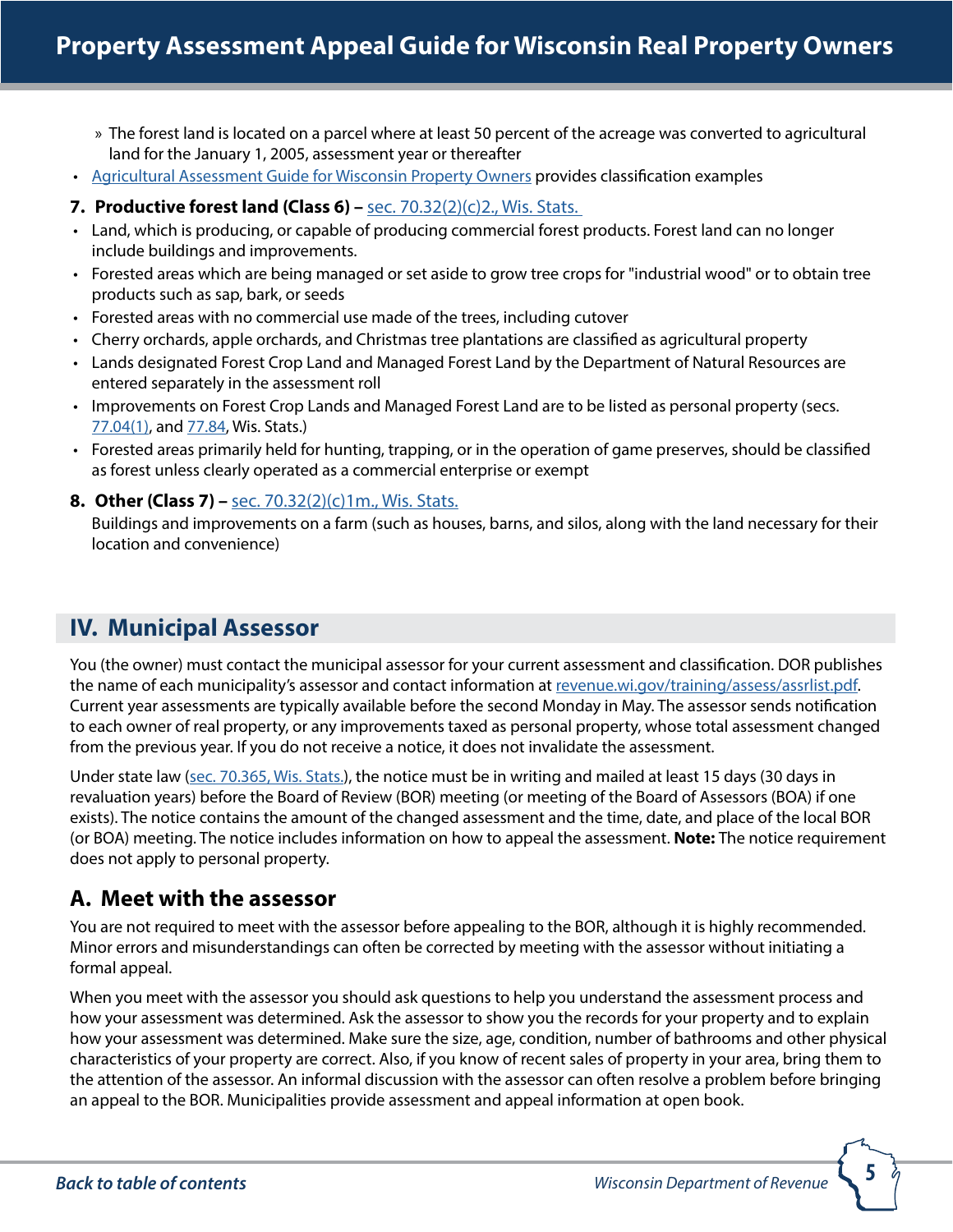# <span id="page-5-0"></span>**B. Open Book**

Under state law ([sec. 70.45, Wis. Stats.](http://docs.legis.wisconsin.gov/statutes/statutes/70/45)), the assessment roll must be open for inspection (open book) for a minimum of two hours prior to the BOR. The first meeting of the BOR is scheduled to occur in the 30 days following the second Monday of May. At least 15 days (30 days in revaluation years) before the first day of the open book period, the municipal clerk must publish or post a notice specifying what day(s) the roll is open for inspection. The assessor must be present for at least two hours while the assessment roll is open for inspection. Instructional material on appealing your assessment is available at the open book. Call the clerk to verify the open book and BOR dates .

# **C. Refusal to allow assessor inside to view property**

If you deny the assessor's request to view the property, the assessor will send a certified letter requesting entry to the property. If you deny entry, the assessor will value the property using the best information available and you lose the right to appeal to the BOR. Most actions of appeal require that the assessor be allowed to enter the property.

# **V. Board of Review (BOR)**

### **A. BOR members**

The BOR consists of municipal officials, residents or a combination of the two. In first-class cities and in all other towns, cities and villages who pass an ordinance to that effect, the BOR may consist of five to nine residents of the town, city or village. In most cases, the municipal clerk also functions as the BOR clerk.

# **B. BOR details**

- **1. Holding a BOR –** a BOR cannot be held unless it includes at least one voting member who has attended a DOR approved training session for BOR members within the two years before the BOR's first meeting. The BOR operates like a court; it hears evidence from you and the assessor before making a decision. The BOR can act only on sworn evidence presented at the hearing.
- **2. BOR must correct any assessment errors –** the BOR examines the roll and corrects all apparent errors in descriptions or calculations, and adds any omitted property to the roll. The BOR must notify the property owners concerned and hold hearings before omitted property can be added to the assessment roll and before any other lawful changes can be made.
- **3. BOR cannot address tax issues –** the BOR can only hear evidence relating to the assessment, or value of your property. The BOR will not hear evidence or act if your concern is that your taxes are too high.
- **4. BOR can question accuracy of a property assessment –** state law makes no provision for you to appeal another individual's property assessment. However, if the BOR has reason to question the accuracy of a property assessment, which is not appealed, the BOR has the authority to schedule a hearing to review the assessment. The BOR must notify the owner or agent of its intent to review the assessment, and the date, time and place of the hearing. The hearing must be conducted according to the procedure established in state law [\(sec. 70.47\(8\), Wis. Stats.](http://docs.legis.wisconsin.gov/statutes/statutes/70/47/8)). The BOR may then adjust the assessment based on the evidence before them.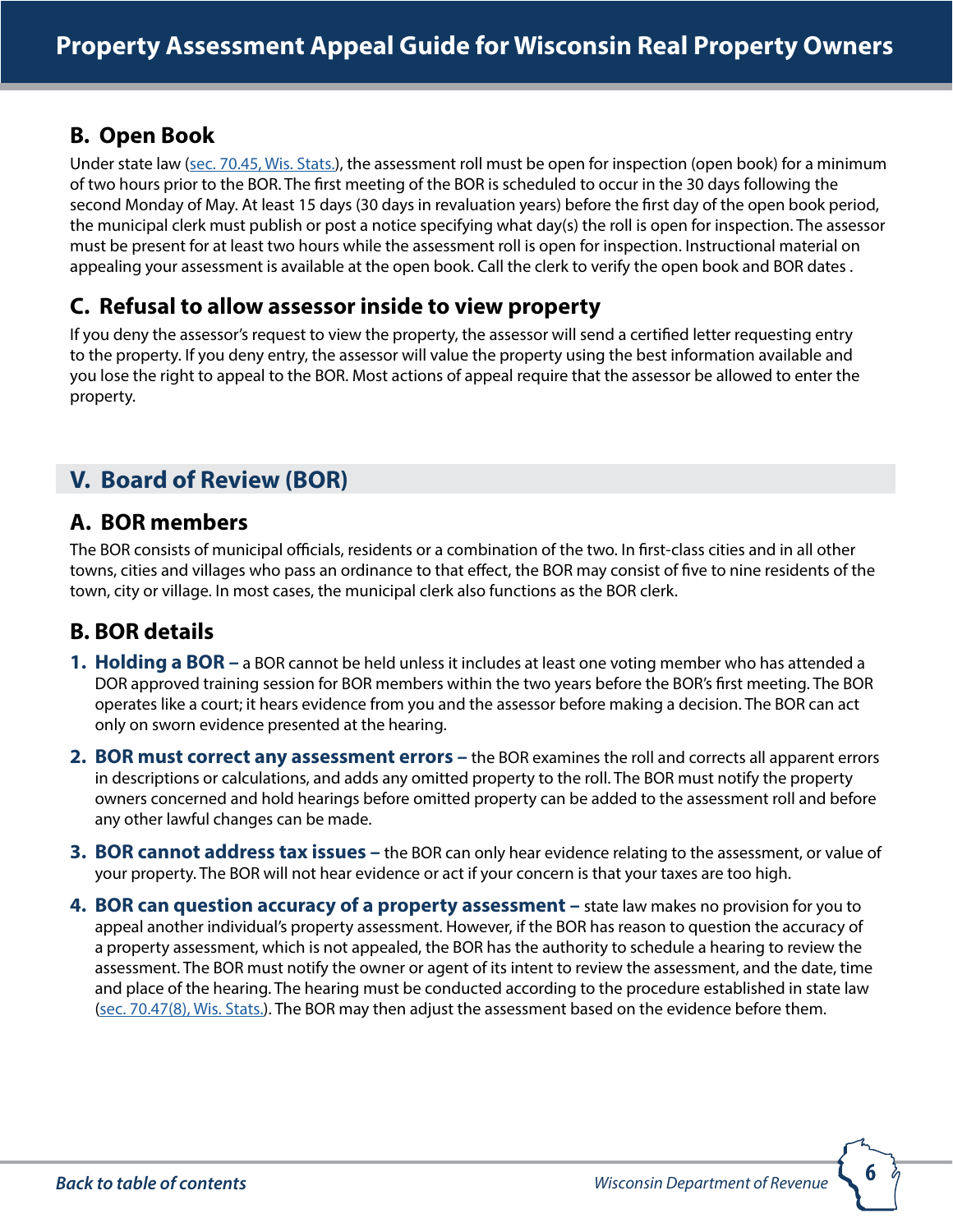- <span id="page-6-0"></span>**5. BOR is required by law to meet –** during the 30-day period beginning with the 2nd Monday in May. If the assessment roll is not completed, the BOR will adjourn to some future date. At least 15 days (30 days in revaluation years) before the first meeting of the BOR, the BOR's clerk must publish a class 1 notice; post a notice in at least three public places and place a notice on the door of the town, village or city hall announcing the time and place of the first meeting. These notices must also contain the requirements for objecting to an assessment under state law ([sec. 70.47 \(7\) \(aa\) and \(ac\) to \(af\), Wis. Stats.](http://docs.legis.wisconsin.gov/statutes/statutes/70/47/7/aa)).
- **6. Notice of Changed Assessment –** if you received a Notice of Changed Assessment, the time, date and place of the BOR meeting will be printed on it. Contact your municipal clerk to confirm when the BOR will be held.
- **7. BOR can waive the BOR hearing –** starting in 2015, state law allows the BOR to waive the BOR hearing and allow the property owner to appeal directly to the circuit court. The BOR determines whether it will waive the BOR hearing. Contact the municipal clerk if you have an interest with an appeal directly to circuit court. **Note:** You cannot appeal your assessment to DOR under state law [\(sec. 70.85, Wis. Stats.](http://docs.legis.wisconsin.gov/statutes/statutes/70/85)) if the BOR waives the BOR hearing.

### **C. Removal of a BOR member**

- **1. BOR members can be removed by the objector (except in 1st and 2nd class cities), if any of the following conditions apply:**
- Person objecting to his/her assessment requests the removal of a BOR member for any reason only one member may be removed for this reason
- Member has a bias or prejudice

#### **2. Request to remove a BOR member(s) must meet the following requirements:**

- Request must be made at:
	- » The time the person provides his/her written or oral notice of intent to file an objection
	- » Least 48 hours before the first scheduled BOR meeting or at least 48 hours before the objection is heard if the BOR waived the 48-hour notice requirement
- Notice must identify the member(s) to be removed
- Submit an affidavit stating the objector believes the member has a bias or prejudice and state the nature of the bias or prejudice

**Note:** BOR members may be removed for other reasons:

- » A municipality must remove a BOR member who has a conflict of interest under an ordinance of the municipality in regard to the objection
- » Any BOR member who would violate the code of ethics for local government officials by hearing an objection, under state law [\(sec. 19.59, Wis. Stats.](http://docs.legis.wisconsin.gov/statutes/statutes/19/III/59)), shall recuse himself or herself from the hearing

# **D. Review of assessment by BOR**

#### **1. To schedule a hearing at the BOR you must do the following:**

- Provide written or oral notice of your intent to file an objection to the BOR clerk
	- » Notice of intent to file an objection must be made at least 48 hours before the BOR's first scheduled meeting
- File an objection form with the BOR clerk during the first two hours of the BOR's first scheduled meeting
	- » Obtain an objection form from your municipal clerk or use the form in this Guide
	- » You must file a completed objection form or the BOR may refuse to act on your appeal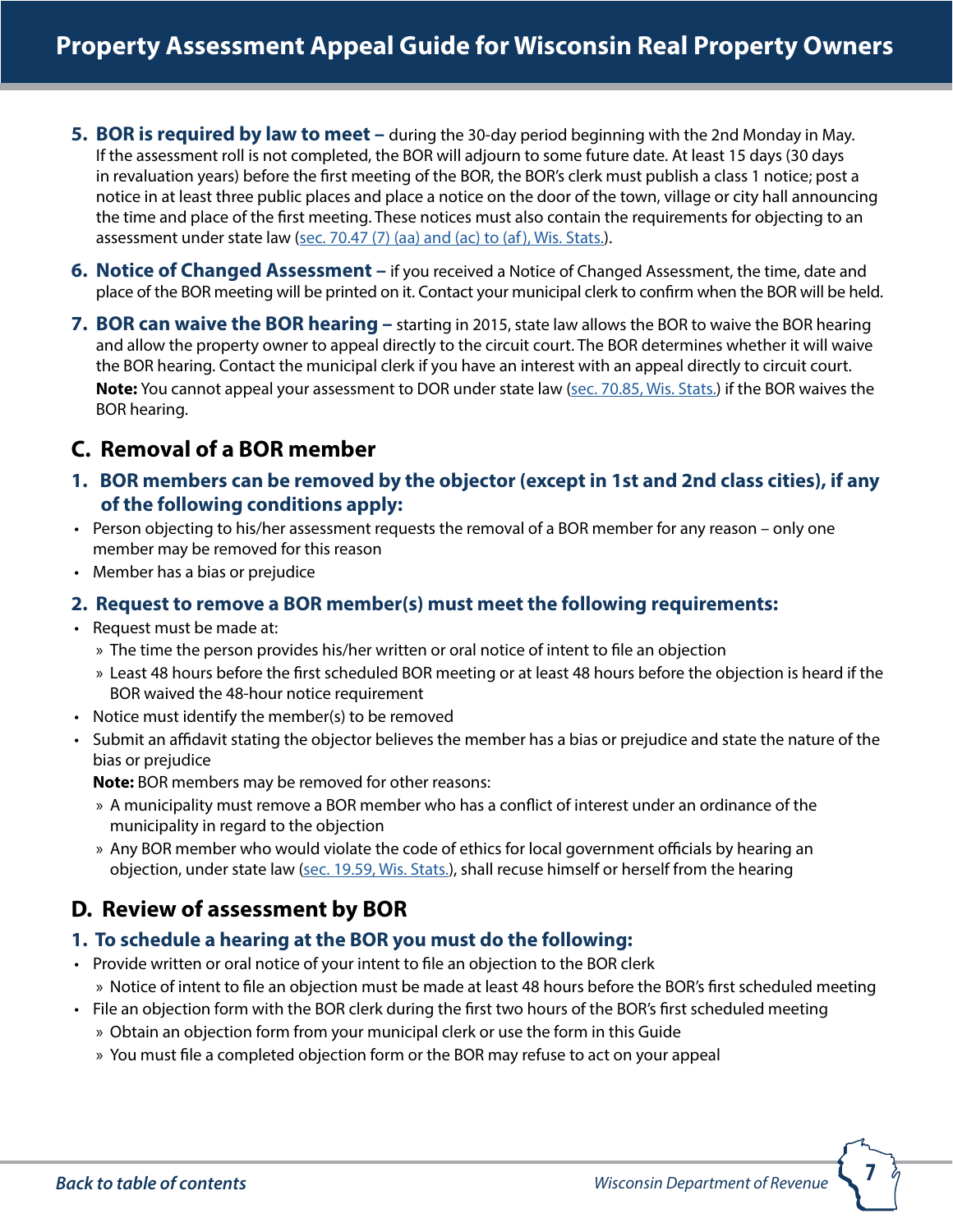#### <span id="page-7-0"></span>**2. Waiving the 48-hour filing deadline**

- BOR **may** waive the 48-hour filing deadline for the notice of intent. As the property owner, you must show good cause and submit a written objection within the first two hours of the BOR's first scheduled meeting
- Submit proof of extraordinary circumstances for failing to meet the 48-hour notice and failing to appear during the first 2 hours of the first scheduled meeting may be done up to the end of the fifth day of the BOR session
- It is recommended that your notice of intent to file an objection be filed with the clerk in writing at least 48 hours before the BOR's first meeting
- You must object to the total value of the property. If the property has an improvement, you cannot object to only the land value or only the improvement value.

# **E. Appealing classification: agricultural, undeveloped or agricultural forest land**

Classification can impact the assessed value of your property. Contact the municipal assessor before the BOR and arrange to review the assessment records (often referred to as the open book) and discuss the classification. If you are not satisfied with the classification of your land, you can appeal to the BOR.

#### **1. Agricultural land**

- **a. Use-value assessment –** assessed value of agricultural land is based on its use in agriculture, rather than its fair market value. This valuation standard is referred to as use value assessment.
- **b. DOR publishes Use Value Guidelines** for agricultural land in Wisconsin. Assessors use the values to calculate assessments for agricultural land.
- **c. Agricultural land** is defined in state law ([sec. 70.32\(2\)\(c\)1g, Wis. Stats.\)](http://docs.legis.wisconsin.gov/statutes/statutes/70/32/2/c/1g), as "land exclusive of buildings and improvements and the land necessary for their location and convenience that is devoted primarily to agricultural use as defined by rule." Buildings and improvements on a farm such as barns, houses, and silos, together with the land necessary for their location and convenience, are separately classified and continue to be assessed at fair market value.
- **d. Verify land use –** if you are appealing the classification of your land that was in agricultural use during the prior year, but not classified as agricultural land for assessment purposes, you should be prepared to present evidence to the assessor or BOR verifying its use in agriculture.
- **e. Evidence of agricultural use may include –** leases or financial records demonstrating an attempt to produce crops or livestock. At the open book and BOR, the assessor should assist the property owner and/or BOR members with the calculations required to determine the use-value of any parcel whose classification in a nonagricultural class is challenged.
- **f. Classification examples –** review the [Agricultural Assessment Guide](http://www.revenue.wi.gov/html/govpub.html#manufacturing) for Wisconsin Property Owners for classification examples

#### **2. Agricultural forest and undeveloped land**

- An appeal of agricultural forest or undeveloped land should demonstrate how the land meets the appropriate definition under state law ([sec. 70.32\(2\), Wis. Stats.\)](http://docs.legis.wisconsin.gov/statutes/statutes/70/32/2/)
- **Note:** Residential class includes most property where the predominant use is for living purposes. It also includes vacant land where the most likely use would be residential development.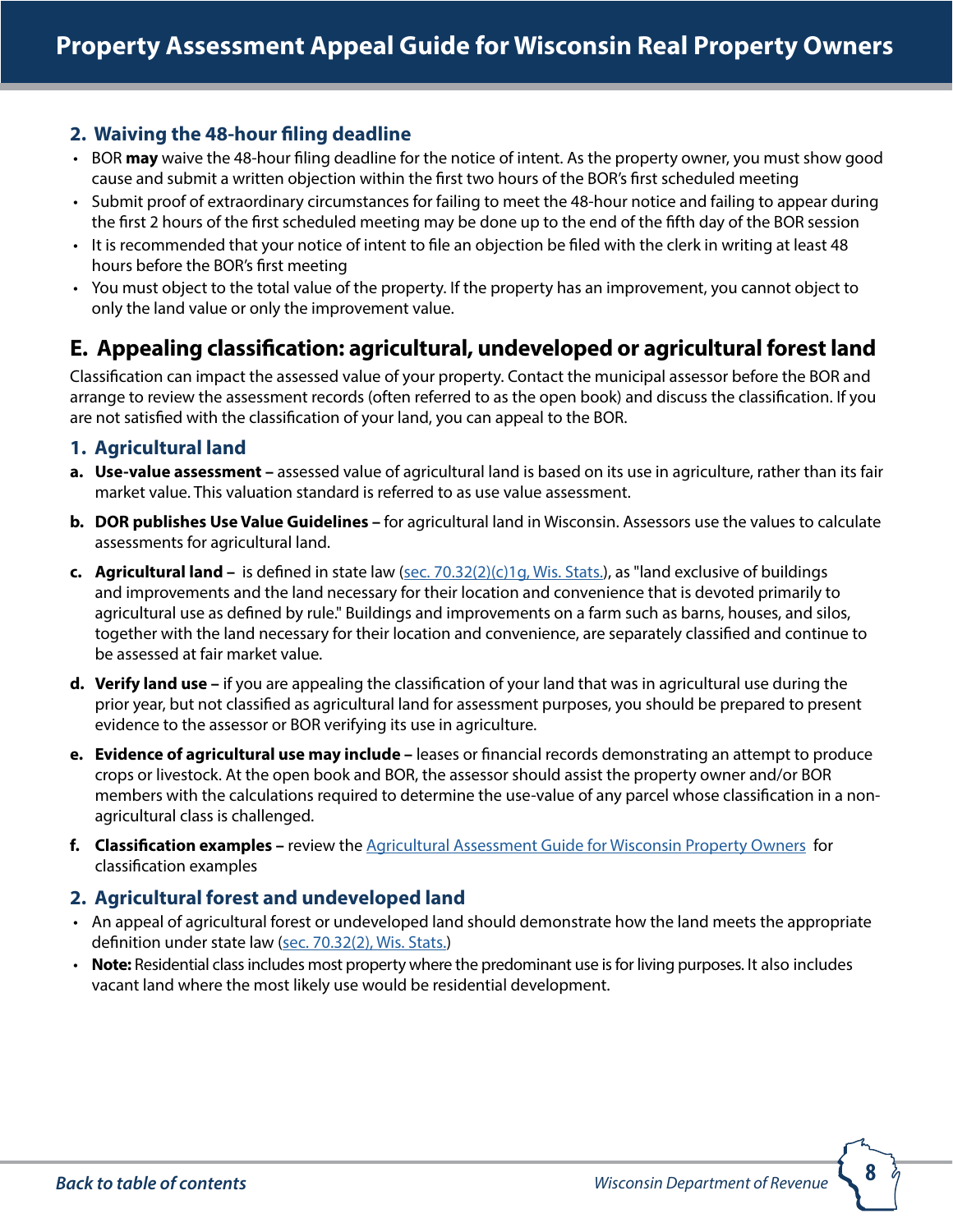# <span id="page-8-0"></span>**F. Appearance at the BOR**

Under state law [\(sec. 70.47\(8\)\(i\), Wis. Stats.](http://docs.legis.wisconsin.gov/statutes/statutes/70/47/8/i)), the assessor is presumed correct. This means that unless you present convincing evidence proving the assessor's value is wrong, your assessment will not be changed. You cannot appear before the BOR and say your assessment is too high. You must present evidence to support your opinion of the value listed on your Objection Form for Real Property Assessment.

It is important that you appear at the BOR. Most appeal methods require that you first appear at the BOR. You may designate a personal representative to appear before the BOR on your behalf.

### **Appearance details**

- **1. BOR schedules a time for hearing objections –** during the first two hours of its first meeting
- **2. Notices are given to the property owner and assessor** at least 48-hours before an objection hearing. The property owner and assessor may agree to waive the 48-hour notice requirement.
- **3. If you cannot attend the BOR hearing –** you can arrange for a representative to appear on your behalf. Attach a completed Agent Authorization form to your completed objection form.
- **4. If you are sick or disabled –** the BOR can hear your testimony by telephone if you present a letter from a physician, surgeon or osteopath confirming the condition
- **5. Starting in 2015 –** state law allows the BOR to accept sworn written statements or testimony by telephone from property owners. The BOR determines whether it will accept information in writing or over the phone. Contact the municipal clerk to determine if the BOR will accept these forms of information.

# **G. Evidence to present to the BOR**

#### **1. Value estimate**

Under state law [\(sec. 70.47\(7\)\(ae\), Wis. Stats.](http://docs.legis.wisconsin.gov/statutes/statutes/70/47/7/ae)), if you are appealing an assessment, you must provide the BOR (in writing) with a value estimate of the land and all improvements, and specify the information you used to arrive at that estimate. The proceedings are recorded by a stenographer or a recording device. Evidence is presented through sworn testimony. This means that if you have an appraisal of your property, the appraiser should appear before the BOR to present the appraisal and answer questions. It is important for the pertinent appraisal facts to be part of the record. Be sure to read written evidence into the record, or attach it to the Objection Form for Real Property Assessment.

#### **2. Evidence**

- At the BOR hearing, you should present all the information you believe affects your property's value
- BOR allows time for both the property owner and assessor to present information. During and after your presentation, BOR members may ask questions to ensure the evidence and record are understandable.
- **Note:** If you disagree with the BOR's decision and appeal the decision to the circuit court, you cannot introduce new evidence to the court. The court will make its decision based on the record at the BOR.

#### **3. Market value**

Under state law the best indicator of market value is a recent arm's-length sale of a property, provided it is in line with recent arm's-length sales of reasonably comparable property:

- Sales should be recent those several years old may not reflect current market conditions
- Sales must be arm's-length there should be no relationship between the buyer and seller affecting the sales price (ex: sales between relatives are typically not arm's-length sales)
- Buyer and seller are typically motivated
- Both parties are well informed or well advised, and are acting in what they consider their own best interests
- Reasonable time is allowed for exposure in the open market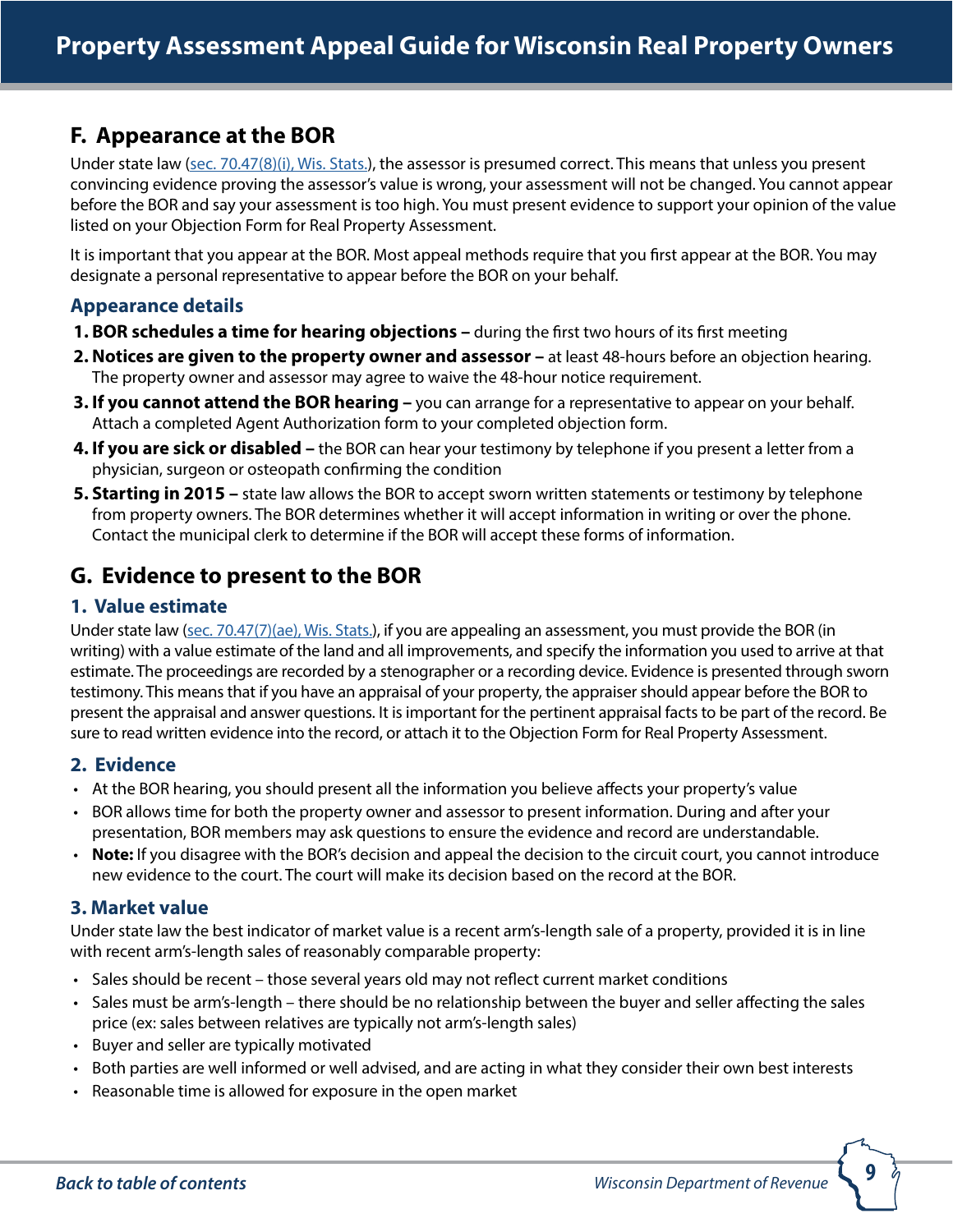- <span id="page-9-0"></span>• Payment is made in terms of cash in U.S. dollars or in terms of comparable financial arrangements
- Price represents the normal consideration for the property sold unaffected by special or creative financing or sales concessions granted by anyone associated with the sale

#### **a. Comparable property – recent arm's length**

If you did not recently purchase the property, the next best evidence is recent arm's-length sales of reasonably comparable property.

- Comparable properties are those similar to your property in location, style, age, size and other features.
- **Example:** Assume you own a ranch home built in 1962 that has 1,200 square feet, three bedrooms, one and one half baths, a two car garage, and is on a level 7,200 square foot lot
	- » You should try to find recent arm's-length sales of property in your area with the same or similar features
	- » The more features of the sale properties that are the same as your property, the stronger the indication that these sales prices represent your home's market value
- Assessor should be able to tell you what comparable sales they used to determine the market value of your property

#### **b. No recent arm's-length comparable sales**

- When there are no recent arm's-length comparable sales, the value may be estimated using other available information. This may include sales of less comparable properties, asking prices, cost and income approaches to value, options to purchase, recent appraisals of your property, and insurance estimates.
- Property owner may have witnesses or experts provide sworn testimony on his/her behalf. Witnesses and experts must be prepared to provide documentation of their testimony.
- After you present your evidence and answer any questions, it is the assessor's turn to present evidence. The assessor presents evidence to support the assessment and answers questions from BOR members. You will also have an opportunity to ask the assessor questions.

### **H. Witnesses/assessor**

- Property owner may have witnesses or experts provide sworn testimony on his/her behalf
- Witnesses and experts must be prepared to provide documentation of their testimony
- After you present your evidence and answer any questions, it is the assessor's turn to present evidence. The assessor presents evidence to support the assessment and answers questions from BOR members. You will also have an opportunity to ask the assessor questions.

# **I. BOR decision**

- After the BOR hears all the evidence, it will discuss the issue and reach a decision. This deliberation is open to the public. The deliberation may occur after each objection is heard, after all objections are heard, or periodically when the BOR is open.
- Decisions are made with a roll call vote by a simple BOR majority
- Before adjourning, the clerk must provide you with written notice of the decision. The notice:
	- » May be given to you (if you are present) or mailed to you, return receipt required
	- » Includes your rights to appeal the BOR's decision
- Contact the BOR clerk if you do not receive a notice after the final adjournment of the BOR. **Note:** A sample Notice of Board of Review Determination is at the end of this guide.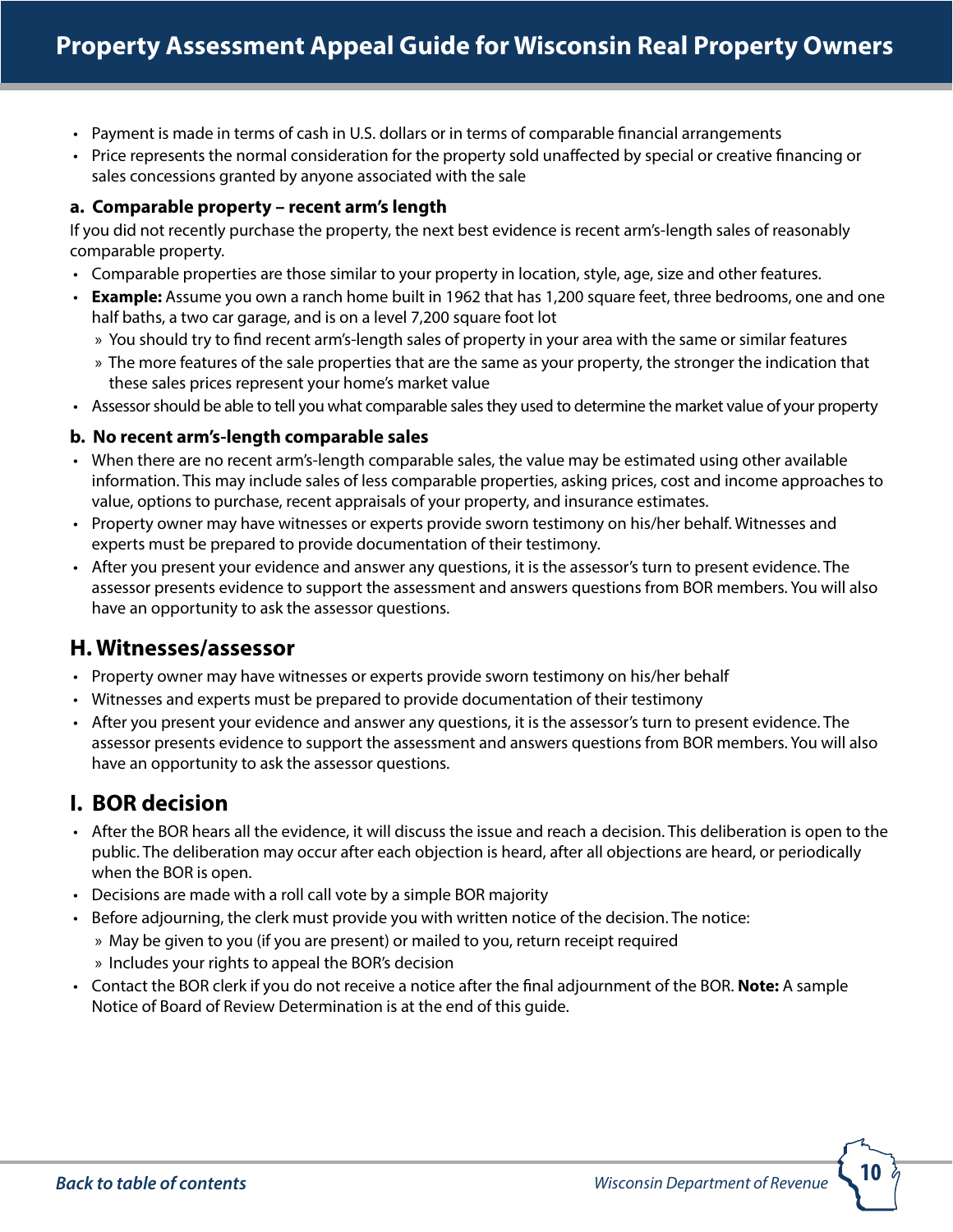# <span id="page-10-0"></span>**VI. Board of Assessors (BOA)**

# **A. Cities with a BOA**

Most Wisconsin cities do not have a BOA. You should call the city assessor or clerk if you are not certain whether your municipality has a BOA.

- **Only first class cities (**Milwaukee) are required to have a BOA
- **Second class cities –** may decide to provide for a BOA

# **B. BOA information**

- BOA consists of members of the assessor's staff
- BOA investigates assessment complaints
- BOA is an intermediate step in the appeal process created to ease the burden on the BOR. Depending on the nature of the complaint, the BOA may review the assessor's records, talk to you directly and inspect your property.
- You are required to complete an Objection Form for Real Property Assessment to initiate a BOA review. You must answer all the questions on the form and provide all the information relating to the property's value, including: purchase price of your property, your opinion of market value, and the basis for your opinion.
- BOA will notify you of its decision. The time period required for you to receive notification will vary depending on the workload. Once you receive notification, you have ten days to appear at the BOR. As previously stated, you must complete a Board of Review Objection Form before appearing at the BOR.
- If your municipality does not have a BOA and you feel your assessment is incorrect, your formal appeal begins with the BOR

# **VII. Appeal of BOR Determination**

# **Two ways to appeal a BOR determination:**

- 1. Appeal to the circuit court under state law ([sec. 70.47\(13\), Wis. Stats.\)](http://docs.legis.wisconsin.gov/statutes/statutes/70/47/13)
- 2. Appeal to DOR:
	- Individual assessments are appealed under [sec. 70.85, Wis. Stats.](http://docs.legis.wisconsin.gov/statutes/statutes/70/85)
	- Group appeals are made under [sec. 70.75, Wis. Stats.](http://docs.legis.wisconsin.gov/statutes/statutes/70/75)

### **1. Circuit Court**

One method of appealing a BOR decision is to circuit court by an action for certiorari. Certiorari is the name given to certain appellate proceedings for reexamination of actions of an administrative body such as the BOR or DOR. . It requires filing documents prescribed by the circuit court and payment of a filing fee (\$129.50). The circuit court reviews the BOR record. There is no trial for this appeal to circuit court. There may not even be a hearing. The circuit court solely reviews the BOR record. No new evidence may be introduced. It is important to present all evidence at the BOR hearing.

An appeal must be filed with Circuit Court within 90 days after receipt of the determination notice (decision) from the BOR. The appeal should clearly state the improper action of the BOR.

**Example:** The BOR failed to consider the recent arm's-length sale of your property.

There are several limits on the circuit court's review of the BOR. First, the circuit court must presume rightful action by the BOR. The valuation placed on the property is presumed correct and binding on the BOR in the absence of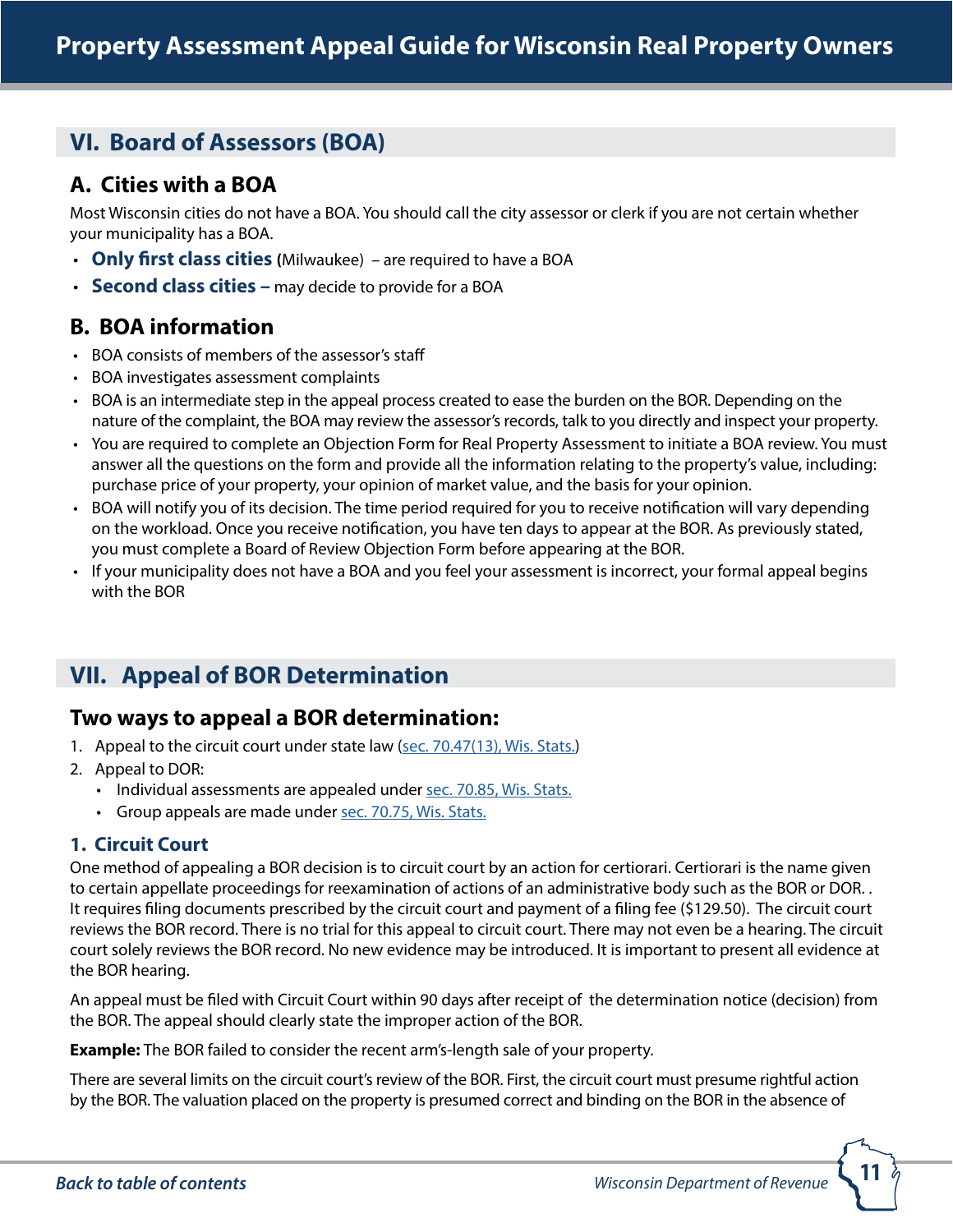evidence showing it to be incorrect. Second, the BOR's determination will be upheld if there is any substantial basis for it. Third, if the taxpayer pursues certiorari review, the circuit court's review is limited solely to review of the BOR record. The circuit court cannot conduct its own factual inquiry or admit any new evidence. On certiorari review, the circuit court can consider "(1) whether the BOR's acted within its jurisdiction; (2) whether the BOR acted according to law; (3) whether the BOR's action was arbitrary, oppressive or unreasonable, representing its will rather than its judgment; and (4) whether the evidence was such that the BOR might reasonably make the order or determination in question." (see *Waste Management of Wisconsin Inc. v. Kenosha County Board of Review,* 184 Wis. 2d 541 (1994))

If the circuit court determines that the BOR made an error, it may remand the decision to the BOR and retain jurisdiction until the court's orders are followed.

#### **2. Wisconsin Department of Revenue (DOR)**

An appeal to DOR under state law ([sec. 70.85, Wis. Stats.\)](http://docs.legis.wisconsin.gov/statutes/statutes/70/85), may be filed for the current year only, and only if you have contested the property assessment for that year to the BOR.

#### **a. When appealing a BOR decision under state law [\(sec. 70.85, Wis. Stats.](http://docs.legis.wisconsin.gov/statutes/statutes/70/85)):**

- DOR must receive a written complaint (letter) within 20 days after delivery of the BOR determination or within 30 days after the mailing date on the clerk's affidavit (if there is no return receipt). This date is specified in the BOR Clerk's affidavit according to state law ([sec. 70.47\(12\), Wis. Stats.\).](http://docs.legis.wisconsin.gov/statutes/statutes/70/47/12)
- This appeal process requires a non-refundable \$100 filing fee
- It is not available for properties with a fair market value over \$1 million or properties located in first class cities (Milwaukee)
- DOR may revalue the property any time before November 1 of the assessment year or within 60 days after receiving the appeal, whichever is later. If adjusted, the value is substituted for the original value and taxes paid accordingly.

#### **b. Submit complaint letter to DOR:**

- State that letter is an appeal to DOR under state law ([sec. 70.85, Wis. Stats.](http://docs.legis.wisconsin.gov/statutes/statutes/70/85))
- Include: name of the county and municipality (township, village, city) where the property is located
- Include: your name, mailing address and phone number
- \$100 filing fee make check payable to the "Wisconsin Department of Revenue"
- Send to the appropriate [DOR Equalization Bureau District Office](http://www.revenue.wi.gov/contact/slfboe.html)

#### **c. DOR appeal information:**

- Both real and personal property may be appealed under this section
- **10 Percent threshold** DOR will not change an assessment determined to be within ten percent of the general assessment level of all other property in the municipality
- DOR will hold an informal conference with the property owner and the assessor where each may present evidence:
	- » If DOR feels adequate evidence was presented during the conference, it will make a decision
	- » If DOR does not feel it has adequate evidence, DOR will investigate the appeal. Once the investigation is completed, DOR will make a decision.
- DOR may revalue the property any time before November 1 of the assessment year or within 60 days after receiving the appeal, whichever is later. If adjusted, the value is substituted for the original value and taxes paid accordingly.
- DOR's decision may be appealed by an action for certiorari in the Circuit Court of the county where the property is located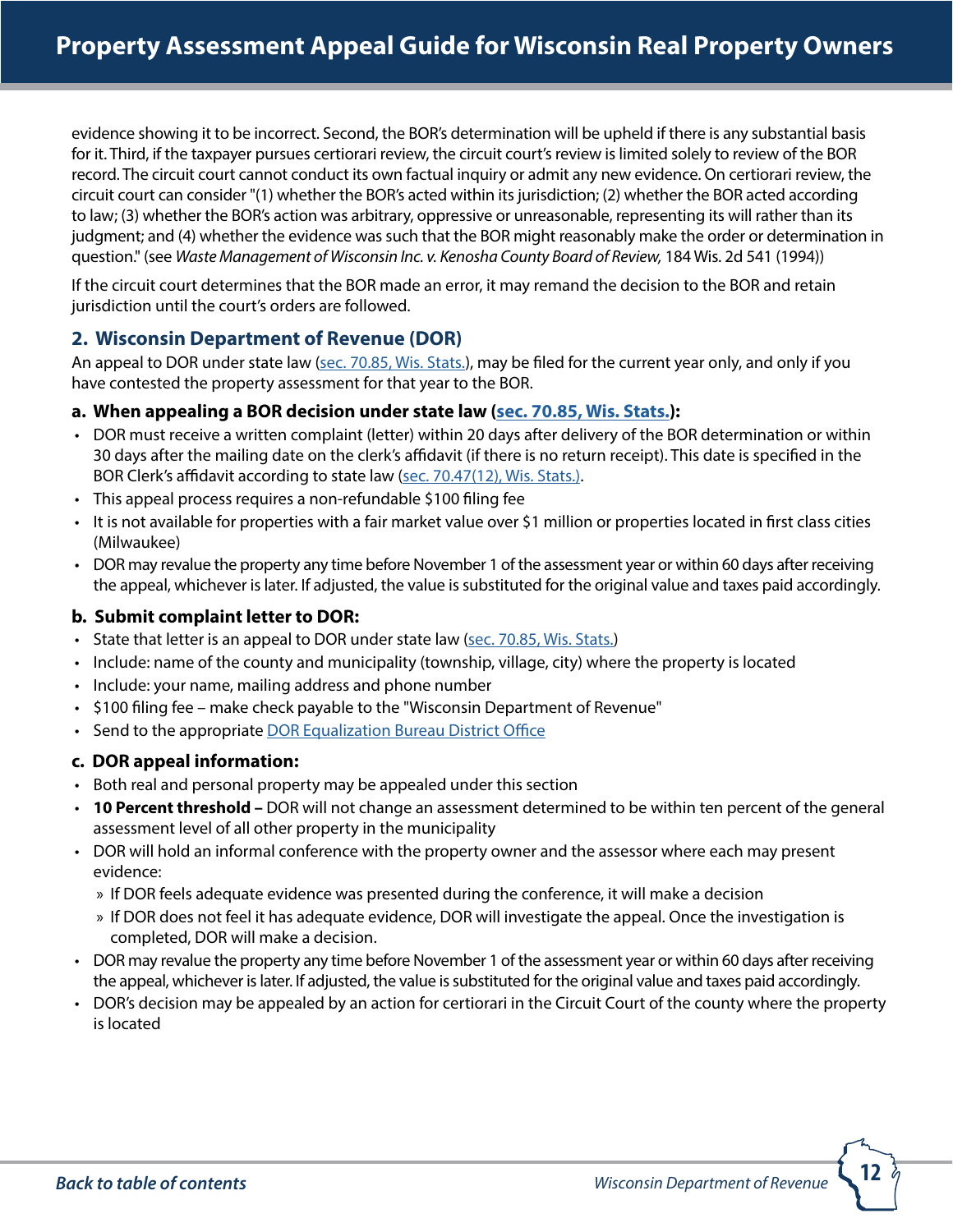#### **d. Flowchart of the Assessment Appeal Process**



è,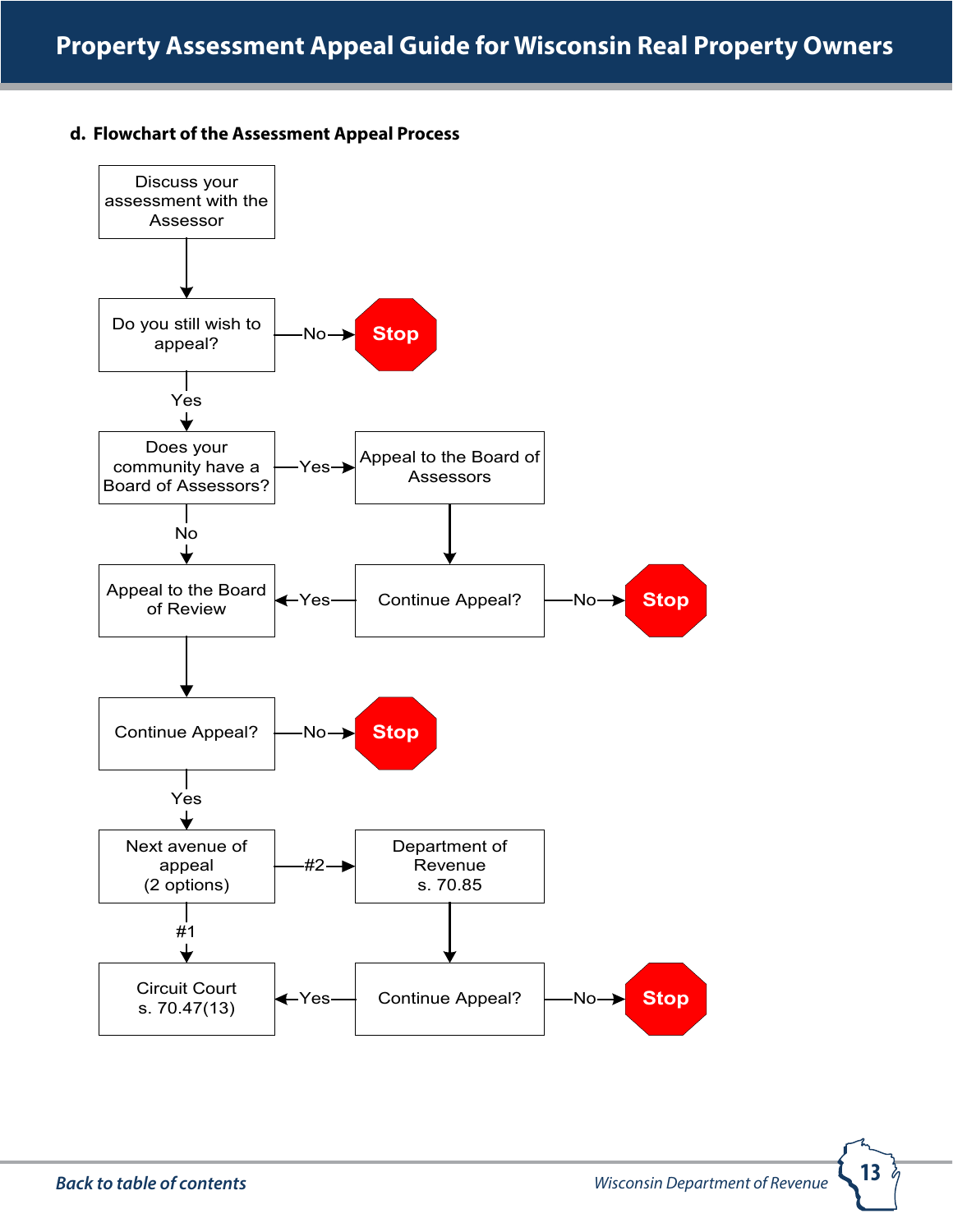# <span id="page-13-0"></span>**VIII. Reassessment**

### **Reassessment under [sec. 70.75, Wis. Stats.](http://docs.legis.wisconsin.gov/statutes/statutes/70/75)**

Under state law ([sec. 70.75, Wis. Stats.\)](http://docs.legis.wisconsin.gov/statutes/statutes/70/75), (except in cities of the first class (Milwaukee)), the owners of at least 5 percent of the assessed value of all property in the municipality may submit a written petition to DOR for a reassessment of the municipality. The petition's basis must be that the municipality's property assessment is not in compliance with the law and that the public interest will be promoted by a reassessment. A petition for reassessment may be obtained from the Equalization Bureau District Supervisor.

#### **Reassessment details**

For a reassessment, the assessment roll in question would be completely redone. The property owners did not have to appear at the BOR to petition for a reassessment.

DOR holds a public hearing once a petition is verified to contain at least 5 percent of the assessed value of all property in the municipality. The public hearing provides property owners and municipal officials an opportunity to present evidence for or against a reassessment.

#### **DOR then conducts an investigation of the assessment and can do one of the following:**

- Order a reassessment
- Order special supervision of succeeding assessments,
- Deny the petition
- Dismiss the petition

All costs incurred by DOR are charged back to the municipality.

# **IX. Tax Appeals**

# **Municipality**

#### **1. Excessive assessment claim, state law (sec. 74.37, Wis. Stats.)**

- Under state law ([sec. 74.37, Wis. Stats.\)](http://docs.legis.wisconsin.gov/statutes/statutes/74/V/37), you can file a claim to recover the amount of general property tax imposed because the assessment of the property was excessive.
- To file a claim on excessive assessment, you must first appeal to the BOR and have not appealed the Board's decision to Circuit Court or to the Department of Revenue (unless notice under [sec. 70.365, Wis. Stats.,](http://docs.legis.wisconsin.gov/statutes/statutes/70/365) was not given). The claim must be filed by January 31 of the year in which the tax is payable.

#### **Claim on excessive assessment must include all the following:**

- Be in writing
- State the alleged circumstances for the claim
- State the amount of the claim
- Be signed by the claimant or the claimant's agent
- Be served to the municipal clerk

A claim on excessive assessment cannot be filed if the BOR's determination was appealed to DOR or to Circuit Court. No claim may be made unless the tax is timely paid.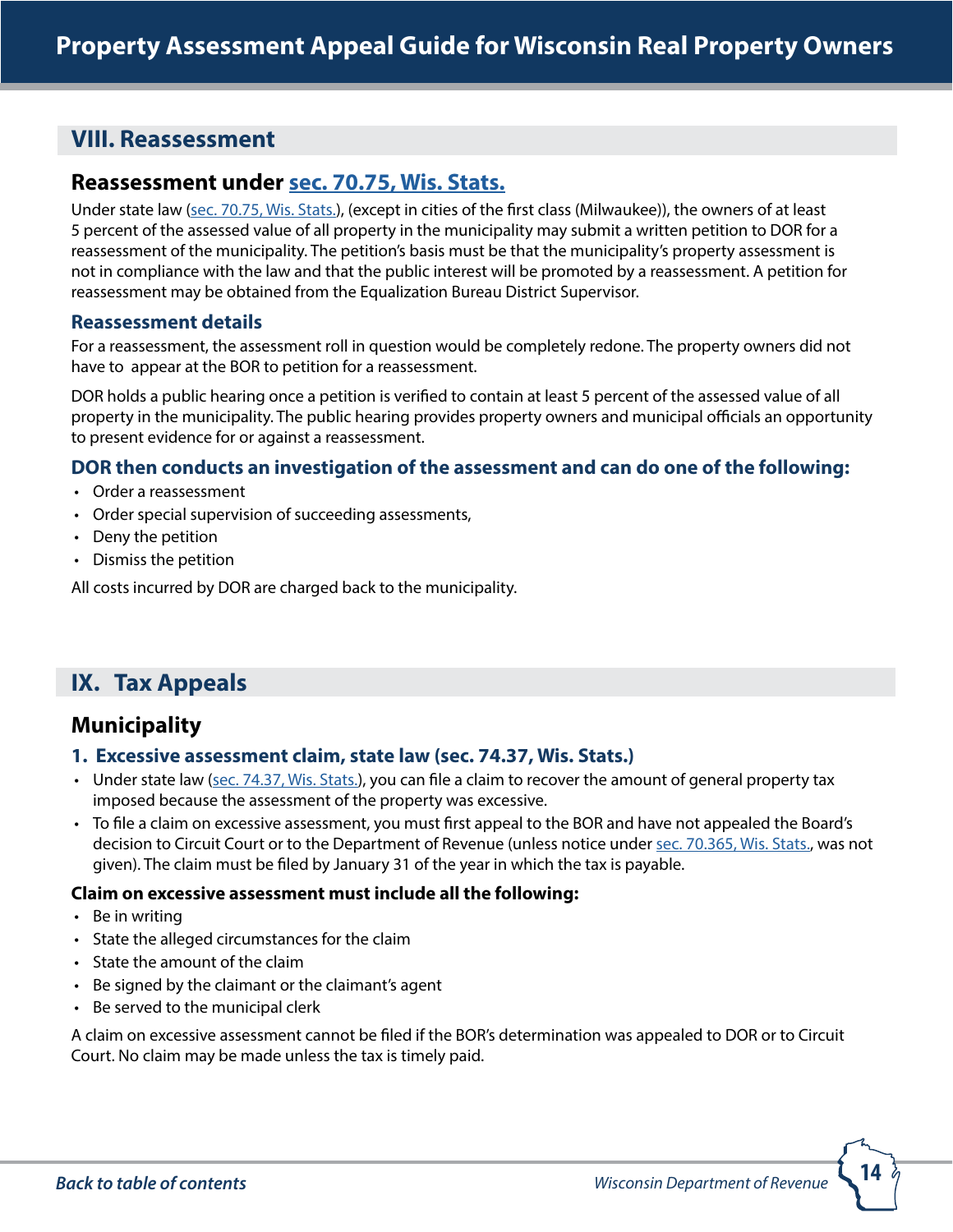#### **2. Unlawful tax, [sec. 74.35, Wis. Stats.](http://docs.legis.wisconsin.gov/statutes/statutes/74/V/35)**

The taxpayer does not need to appear at the BOR to appeal. State law [\(sec. 74.35, Wis. Stats.\)](http://docs.legis.wisconsin.gov/statutes/statutes/74/V/35), provides for the recovery of unlawful taxes when one or more of the following errors are made:

- Clerical error made in the property's description or in the tax calculation
- Assessment included real property improvements that did not exist on the assessment date (January 1)
- Property was exempt from taxation
- Property was not located in the municipality
- Double assessment was made
- Arithmetic, transpositional or similar error occurred

**Note:** An "unlawful tax" does not include judgment questions about the valuation. Valuation issues must be addressed through the BOR appeal process.

#### **Claim for recovery of unlawful taxes must include all the following:**

- Be in writing
- State the alleged circumstances for the claim
- State the amount of the claim
- Be signed by the claimant or the claimant's agent
- Be served to the municipal clerk

A claim for the recovery of unlawful taxes paid to the wrong municipality must be filed within two years after the last date specified for timely payment of the tax. All other claims for recovery of unlawful taxes must be filed by January 31 of the year the tax is payable. No claim may be made unless the tax, or any authorized payment of the tax, is timely paid.

#### **3. Denial of a claim under [sec. 74.35](http://docs.legis.wisconsin.gov/statutes/statutes/74/V/35) or [sec. 74.37,](http://docs.legis.wisconsin.gov/statutes/statutes/74/V/37) Wis. Stats.**

Under state law (sec. 74.35 or 74.37, Wis. Stats.), you cannot claim excessive assessment unless the tax is timely paid. Claims under sec. 74.35 or 74.37 must be filed with the municipality by January 31 of the year the tax is payable.

If the municipality denies the claim, the municipality must notify you by certified or registered mail within 90 days after the claim is filed. You may appeal the decision to the Circuit Court within 90 days after receiving the denial. If the municipality does not act on the claim within 90 days, you have 90 days to appeal to the Circuit Court. If the municipality allows a claim under sec. [74.35](http://docs.legis.wisconsin.gov/statutes/statutes/74/V/35) or [74.37](http://docs.legis.wisconsin.gov/statutes/statutes/74/V/37), Wis. Stats., it must pay the claim within 90 days after the claim is allowed.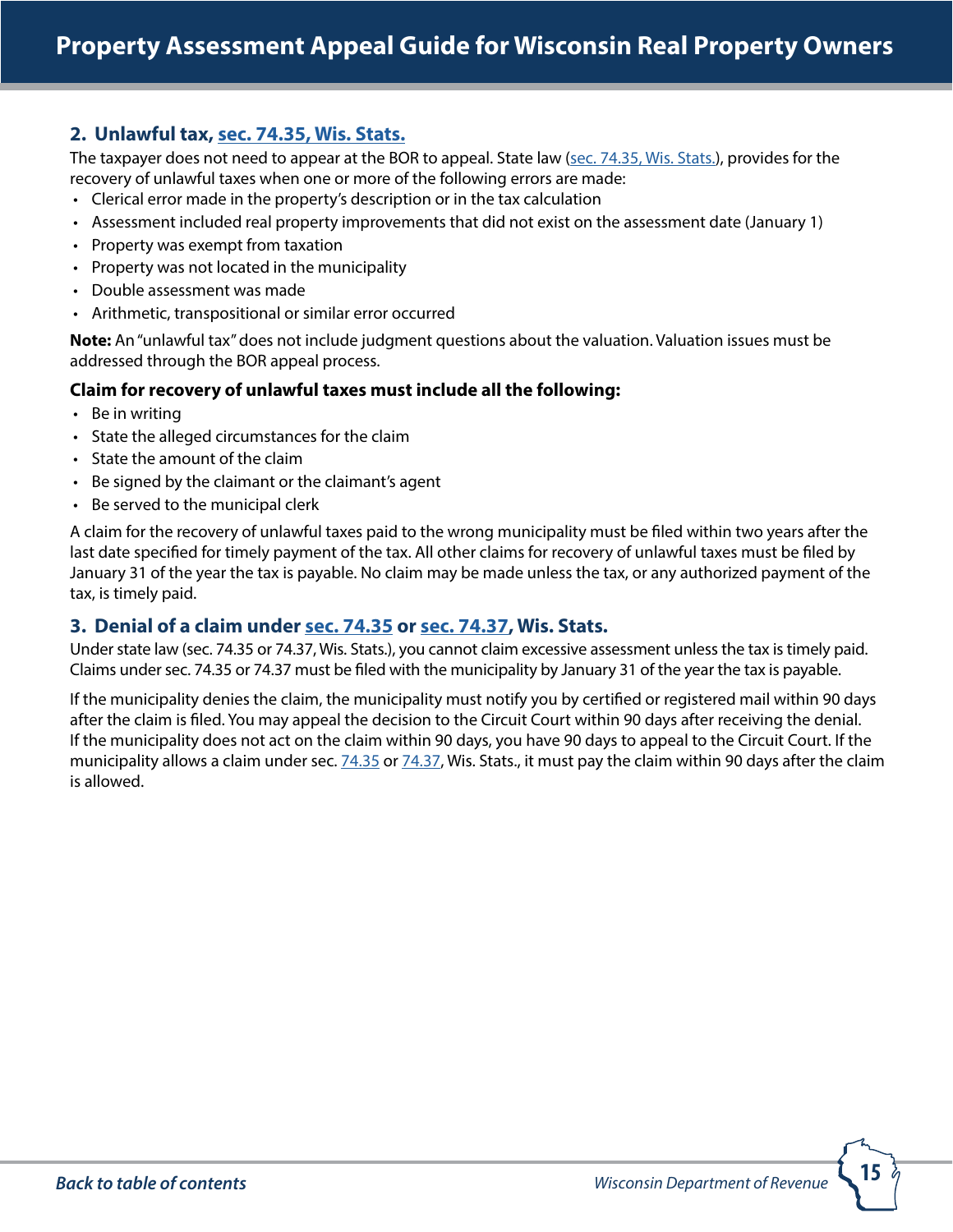# <span id="page-15-0"></span>**X. Statutory References**

The following are the references to the appeals procedures contained in state law. Current statutes are located at: [legis.state.wi.us/rsb/statutes.html.](http://docs.legis.wisconsin.gov/statutes/prefaces/toc)

#### **Municipal Assessor**

- **State law [\(sec. 70.365, Wis. Stats.](http://docs.legis.wisconsin.gov/statutes/statutes/70/365)) –** requires the assessor to provide the real property owner a Notice of Changed Assessment at least 15 days (30 days in revaluation years) before the BOR
- **[Sec. 70.45, Wis. Stats.](http://docs.legis.wisconsin.gov/statutes/statutes/70/45) –** details the notice requirements and time period the assessment roll must be open for public inspection before the BOR

**Board of Assessors (BOA) – State law (s[ec. 70.07](http://docs.legis.wisconsin.gov/statutes/statutes/70/07) and [70.075](http://docs.legis.wisconsin.gov/statutes/statutes/70/075), Wis. Stats.) –** details the members, organization and procedures of the BOA.

**Board of Review (BOR) – State law [\(sec. 70.46](http://docs.legis.wisconsin.gov/statutes/statutes/70/46) and [70.47,](http://docs.legis.wisconsin.gov/statutes/statutes/70/47) Wis. Stats.) –** details the members, organization and procedures of the BOR.

#### **Circuit Court**

- **State law [\(sec. 70.47\(13\)](http://docs.legis.wisconsin.gov/statutes/statutes/70/47/13), Wis. Stats.)** (Certiorari) provides for the property owner to appeal the BOR's decision to the Circuit Court
- **[Sec. 70.85\(4\)\(c\), Wis. Stats.](http://docs.legis.wisconsin.gov/statutes/statutes/70/85/4/c)** provides for the property owner to appeal DOR's 70.85 decision to the Circuit Court

#### **Wisconsin Department of Revenue**

- **State law [\(sec. 70.75, Wis. Stats.](http://docs.legis.wisconsin.gov/statutes/statutes/70/75)) –** provides for property owners to appeal the assessment of the entire municipality to DOR
- **[Sec. 70.85. Wis. Stats.](http://docs.legis.wisconsin.gov/statutes/statutes/70/75) –** provides for the property owner to appeal an individual assessment to DOR

#### **Municipality**

- **State law [\(sec. 74.35, Wis. Stats.](http://docs.legis.wisconsin.gov/statutes/statutes/74/V/35)) –** provides for the property owner to appeal an unlawful tax to the municipality
- **[Sec. 74.37, Wis. Stats.](http://docs.legis.wisconsin.gov/statutes/statutes/74/V/37)** provides for the property owner to appeal an excessive assessment to the municipality

# **XI. Glossary**

**Arm's length sale –** a sale between two parties, neither of whom is related to, or under abnormal pressure from the other.

**Assessed value –** dollar amount assigned to taxable real and personal property by the assessor for the purpose of taxation. Assessed value is estimated as of January 1 and applies to the taxes levied at the end of that year. Assessed value is called a primary assessment because a levy is applied directly against it to determine the tax due. Accurate assessed values ensure fairness between properties within the taxing jurisdiction. (See Equalized Value definition on next page, for fairness between municipalities).

**Assessor –** official responsible for appraising all property within an assessment district and signing an affidavit to its correctness. The assessor values all taxable property to determine the share of the levy each parcel will bear. The assessor also determines which property is exempt from the property tax. To engage in property assessment work, the assessor must obtain certification from DOR. DOR keeps certification records on file and is authorized to inform an inquirer if an individual holds a valid credential. In Wisconsin, manufacturing property is assessed by DOR.

**Board of Assessors (BOA)** – first level of appeal in first class cities (Milwaukee) and certain second class cities (Madison). It consists of members of the Tax Commissioner's or Assessor's staff who investigate and act on assessment complaints.

**Board of Review (BOR) –** municipal body in charge of hearing assessment appeals. It consists of municipal officers or residents, or a combination of the two. It operates like a court and acts only on sworn evidence.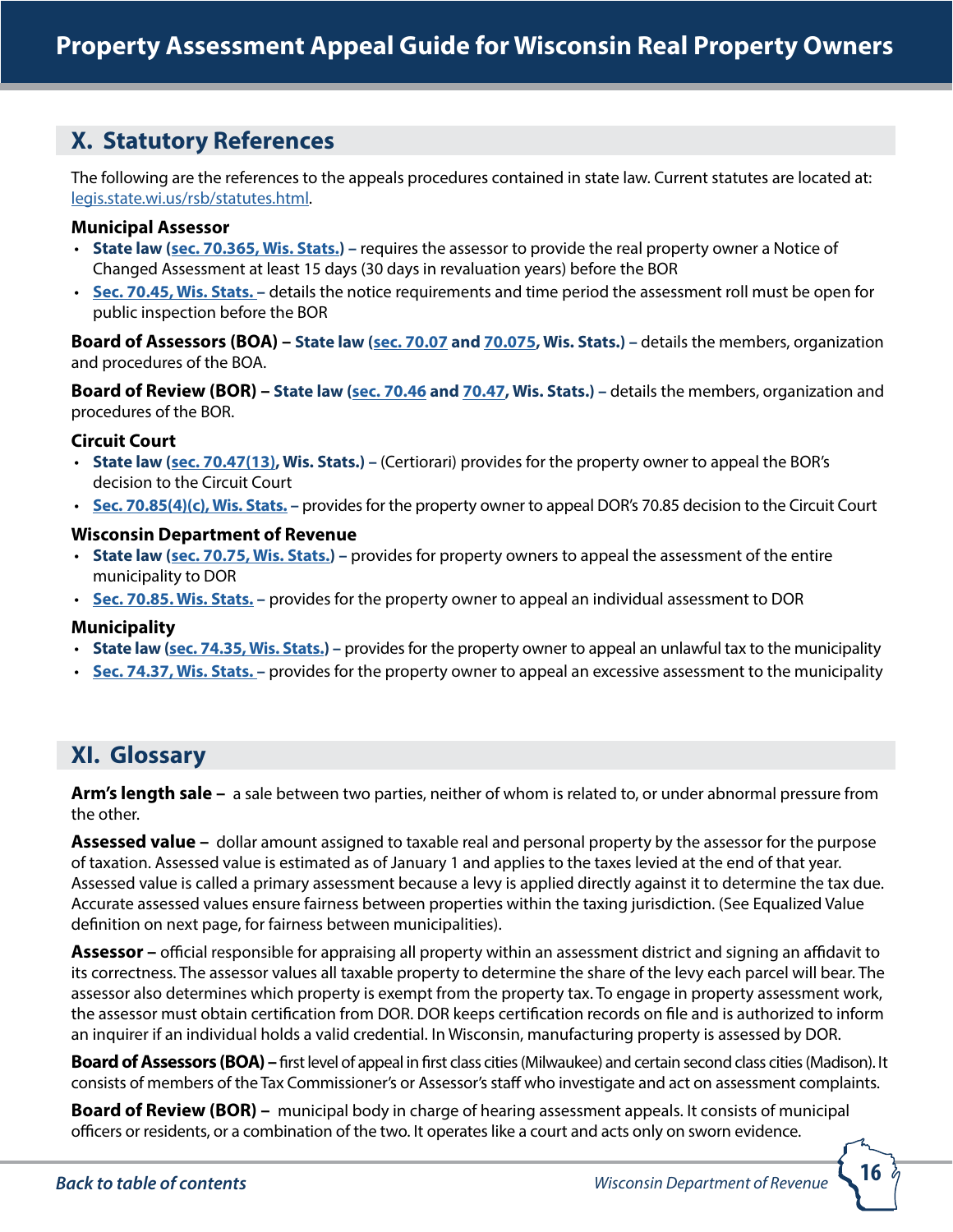<span id="page-16-0"></span>**Certiorari –** judicial review by the Circuit Court of an allegedly illegal or erroneous assessment. The Court reviews only the written record of the BOR proceedings. New evidence cannot be introduced.

**Circuit court –** first level of appeal of the court system. Usually located in each county, the Circuit Court hears appeals of the BOR, DOR or municipality decisions.

**Comparable property –** property that is similar to your property including: location, style, age, size and other physical features, depending on specific market preferences.

**Equalized value –** estimated value of all taxable real and personal property in each taxation district, by class, as of January 1 and certified by DOR on August 15 of each year. The value represents market value (most probable selling price), except for agricultural property, which is based on its use (ability to generate agricultural income) and agricultural forest and undeveloped lands, which are based on 50 percent of their full (fair market) value.

**Excessive assessment** – an appeal to the municipality under state law ([sec. 74.37, Wis. Stats.](http://docs.legis.wisconsin.gov/statutes/statutes/74/V/37)), claiming a property assessment is excessive. The property owner files a claim against the municipality to recover the amount of property tax imposed as a result of the excessive assessment.

**Market value –** most probable price a property should bring in a competitive and open market under the following conditions:

- Buyer and seller are typically motivated
- Both parties are well informed or well advised, and acting in what they consider their own best interests
- Reasonable time is allowed for exposure in the open market
- Payment is made in terms of cash in U.S. dollars or in terms of financial arrangements comparable thereto
- Price represents the normal consideration for the property sold unaffected by special or creative financing or sales concessions granted by anyone associated with the sale

**Objection form –** form you complete prior to BOR. If you do not answer all of the questions, the BOR may refuse to act on your appeal.

**Open book** – period the assessment roll is open for public inspection prior to BOR.

**Real property –** under most circumstances, real property includes the land, all buildings and improvements on it, and all fixtures, rights and privileges relating to it.

**Re-assessment –** redoing of the existing assessment roll because of substantial inequities. All the property of the district is viewed, valued and placed in the new assessment roll, which is then substituted for the original roll.

**Revaluation –** determination of new values for an upcoming assessment year. The previous year's assessment roll is not affected. The term is often used in conjunction with state law [\(sec. 70.055, Wis. Stats.](http://docs.legis.wisconsin.gov/statutes/statutes/70/055)), where expert help can be hired to work with the assessor in revaluing the district.

**Unlawful tax –** appeal to the municipality under state law [\(sec. 74.35, Wis. Stats.](http://docs.legis.wisconsin.gov/statutes/statutes/74/V/35)), claiming a tax is unlawful because a clerical error was made in the property's description or calculation of the tax, the assessment included improvements which did not exist on the assessment date, the property was exempt from taxation, the property was not located in the municipality, a double assessment was made, or an arithmetic transposition or similar error occurred.

# **XII. Contact Information**

For more information contact the [Equalization Bureau District Office](http://www.revenue.wi.gov/contact/slfboe.html) in your area.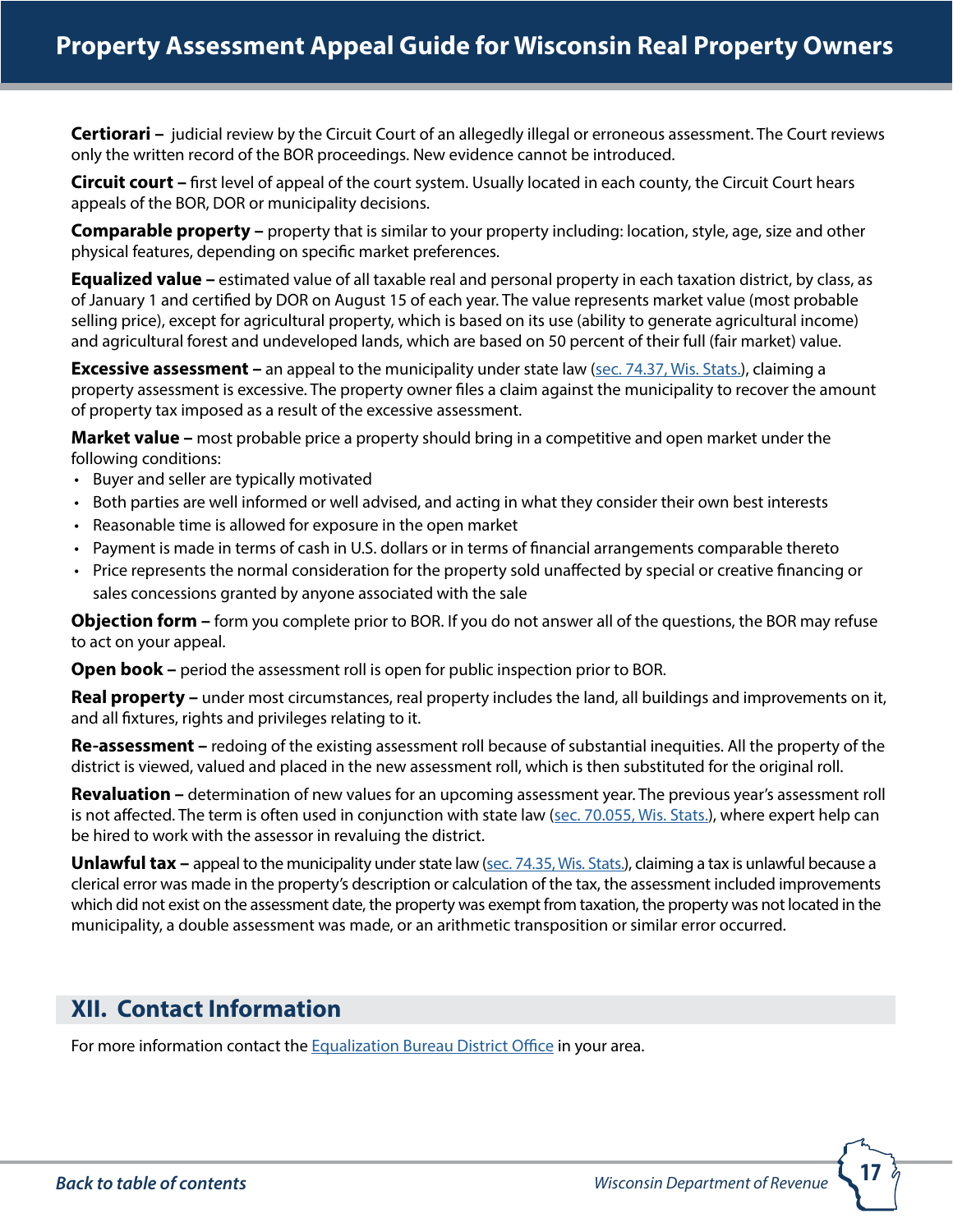# <span id="page-17-0"></span>**XIII. Form Examples**

| <b>Property owner</b>               |                            | <b>General information</b>                                                                           |                                                |  |  |  |  |
|-------------------------------------|----------------------------|------------------------------------------------------------------------------------------------------|------------------------------------------------|--|--|--|--|
|                                     |                            | Date issued<br>Parcel no.<br>Address<br>Legal description<br>$\Box$<br>  Town<br><b>Municipality</b> | Village<br>City<br>$\Box$                      |  |  |  |  |
| <b>Assessment information</b><br>20 | <b>Original Assessment</b> | 20                                                                                                   | <b>Final Assessment</b><br>(determined by BOR) |  |  |  |  |
| Land                                | \$                         | Land                                                                                                 | \$                                             |  |  |  |  |
| Improvements                        | \$                         | Improvements                                                                                         | \$                                             |  |  |  |  |
|                                     | \$                         | Personal property                                                                                    | \$                                             |  |  |  |  |
| Personal property                   |                            | Personal property                                                                                    | \$                                             |  |  |  |  |
| Personal property                   | \$                         |                                                                                                      |                                                |  |  |  |  |
| Personal property                   | \$                         | Personal property                                                                                    | \$                                             |  |  |  |  |
| Total personal property             | \$                         | Total personal property                                                                              | \$                                             |  |  |  |  |

#### **Appeal to:**

and search keyword "Assessment Appeal."

**Department of Revenue (DOR)** – must file within 20 days after receipt of the BOR's determination notice or within 30 days after the date specified on the affidavit if there is no return receipt. A \$100 filing fee is required. The fair market value of the items or parcels cannot exceed \$1 million dollars. DOR may revalue the property any time before November 1 of the assessment year or within 60 days after receiving the appeal, whichever is later. If adjusted, the value is substituted for the original value and taxes paid accordingly. (sec. 70.85, Wis. Stats.)

requirements. For more information on the appeal process, review the Property Assessment Appeal Guide. Visit revenue.wi.gov

**Circuit Court - Action for Certiorari** – must file within 90 days after receiving the determination notice. The Court decides based on the written record from the BOR. You cannot submit new evidence. (sec. 70.47(13), Wis. Stats.)

**Municipality - Excessive Assessment** – must first appeal to the BOR and have not appealed the BOR's decision to Circuit Court or to DOR. You cannot claim an excessive assessment under sec. 74.37, Wis. Stats., unless the tax is timely paid. A claim under section 74.37 must be filed with the municipality by January 31 of the year the tax is payable.

PR-302 (R. 10-15) Wisconsin Department of Revenue